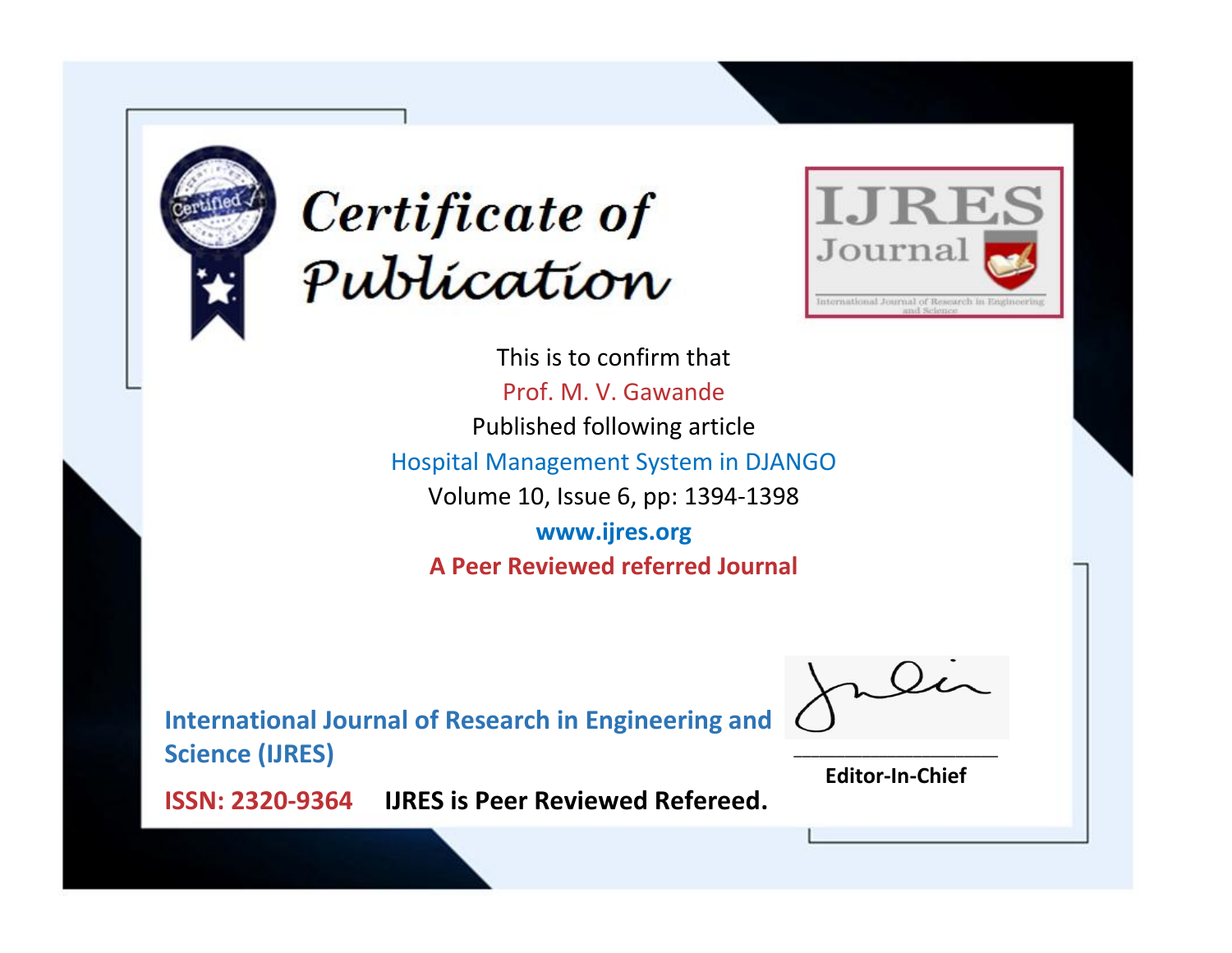



This is to confirm that Pooja Pisey Published following article Hospital Management System in DJANGO Volume 10, Issue 6, pp: 1394-1398 **www.ijres.org A Peer Reviewed referred Journal**

**International Journal of Research in Engineering and Science (IJRES)**

\_\_\_\_\_\_\_\_\_\_\_\_\_\_\_\_\_\_\_\_\_\_\_\_ **Editor-In-Chief**

**Journal.**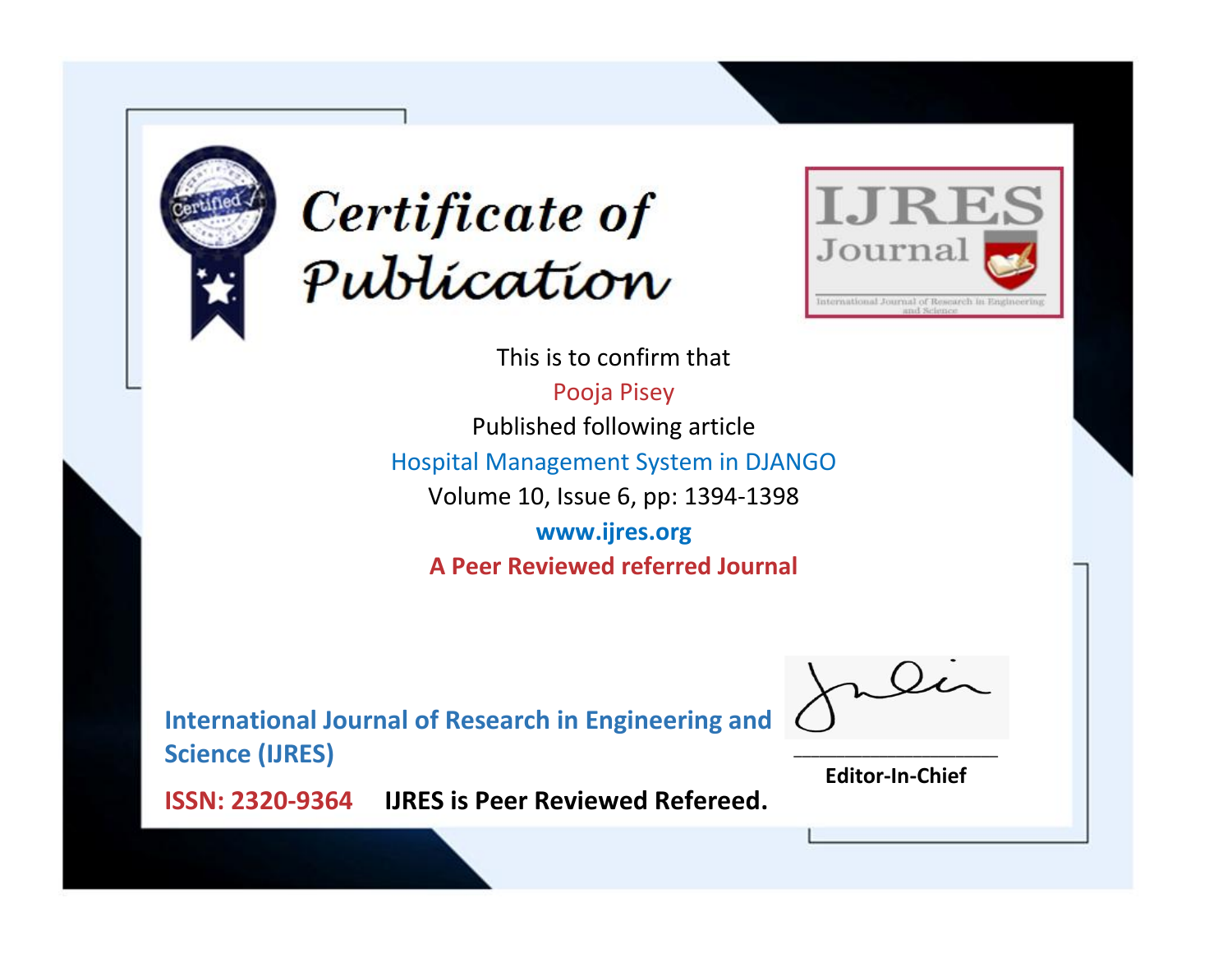



This is to confirm that Astha Anil Shinde Published following article Hospital Management System in DJANGO Volume 10, Issue 6, pp: 1394-1398 **www.ijres.org A Peer Reviewed referred Journal**

**International Journal of Research in Engineering and Science (IJRES)**

\_\_\_\_\_\_\_\_\_\_\_\_\_\_\_\_\_\_\_\_\_\_\_\_ **Editor-In-Chief**

**Journal.**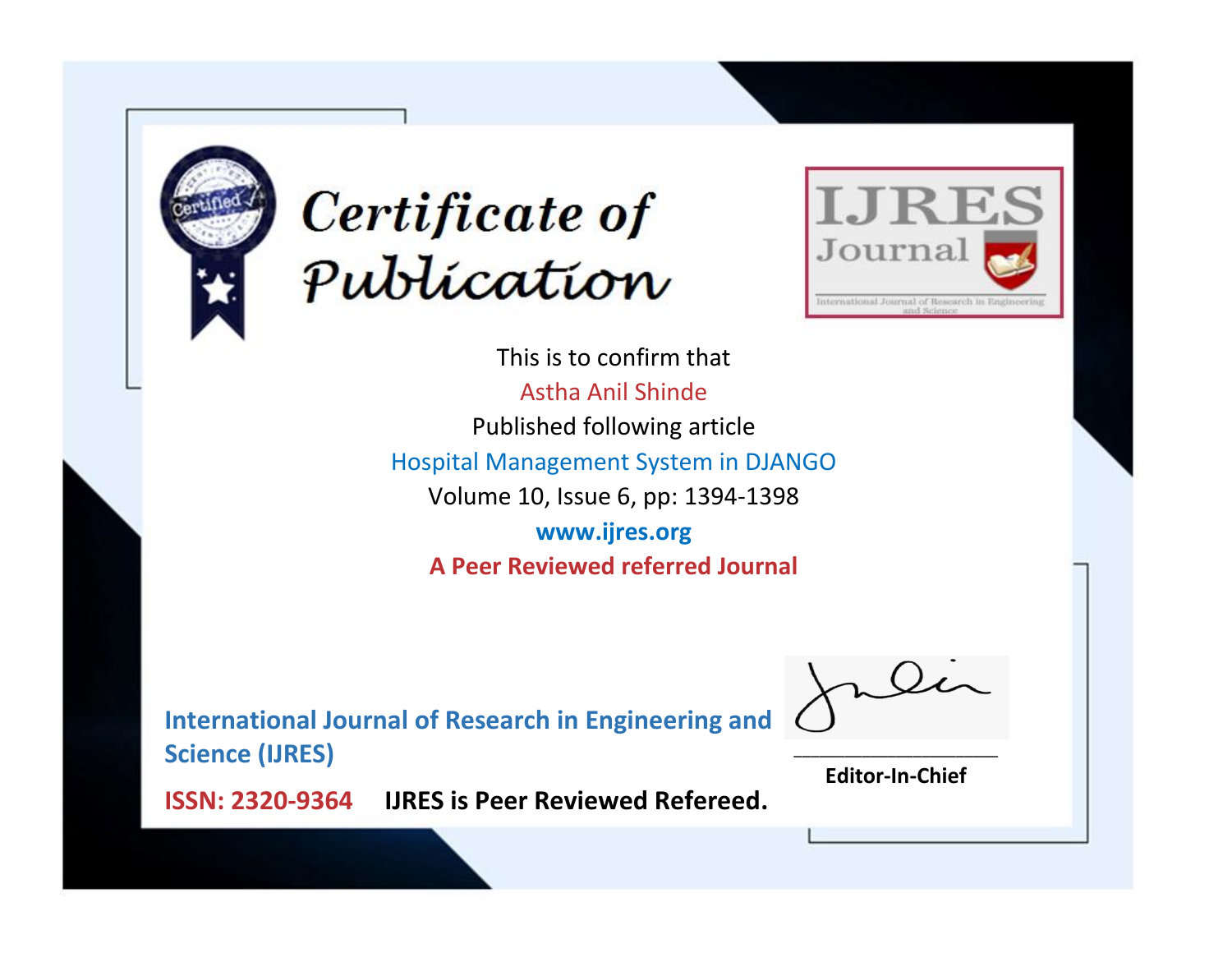



This is to confirm that Punit Ghagre Published following article Hospital Management System in DJANGO Volume 10, Issue 6, pp: 1394-1398 **www.ijres.org A Peer Reviewed referred Journal**

**International Journal of Research in Engineering and Science (IJRES)**

\_\_\_\_\_\_\_\_\_\_\_\_\_\_\_\_\_\_\_\_\_\_\_\_ **Editor-In-Chief**

**Journal.**